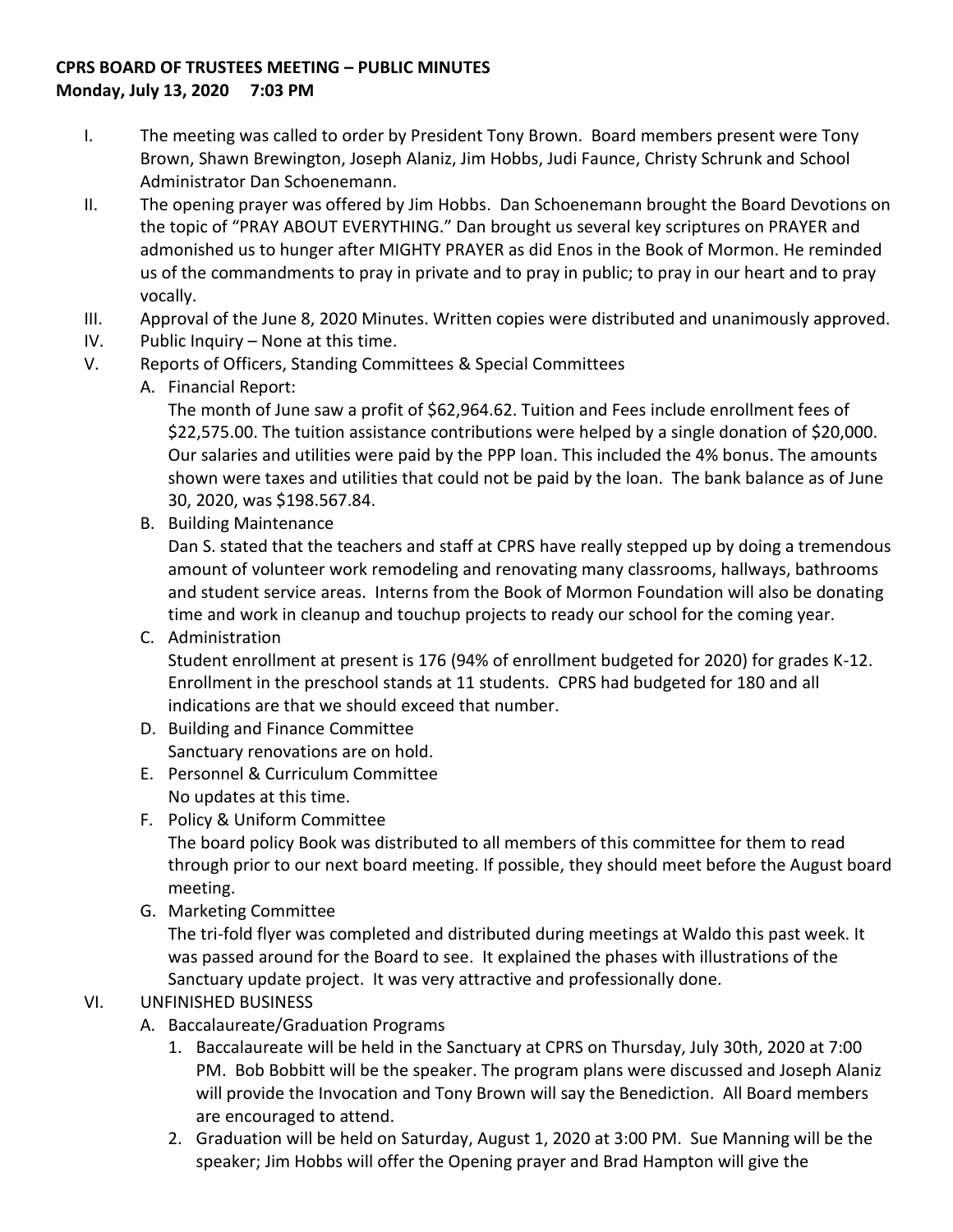Benediction. All board members will be on the rostrum and will participate in the reading of the graduate's names and accomplishments. Andrea Alaniz will lead the singing of the school song. Due to changing phases of Jackson Co health regulations further details will be forthcoming.

- B. Fireworks Fundraiser Report
	- 1. Dan Schoenemann opened our fundraiser with an inspiring tent blessing with all the volunteer setup crew present on June 22 prior to the arrival of the merchandise in the afternoon.
	- 2. Under the expertise of Misty Dunning the majority of the product was organized, marked and made ready for sale the following day!
	- 3. The Volunteer force this year was breathtaking as 75 families were represented in helping to man the registers, restock, greet, and work security. Sometimes whole families pitched in to help and each found the things they were best at and worked hard, shift after shift.
	- 4. Nine days into the project the JC Health Dept mandated the wearing of masks inside the tent for workers and customers. People were pretty compliant, and we got through this unexpected hiccup and even added to our donation funds some sales of disposable masks by our greeters.
	- 5. Very little merchandise had to be boxed up to return to the warehouse and we exceeded our goal selling \$122,180.63 worth of fireworks earning the school around \$22,210.00 before expenses.
	- 6. The Faunces thank the school for trusting us with this important school fundraiser and thank all those parents, students, faculty, staff, alumni, past and present board members and supporters of CPRS for their volunteer hearts which made this project a success.
- C. Paycheck Protection Program (PPP) Update All documentation has been completed on our end and we are just in a holding pattern waiting on the government website to process.
- D. School Startup
	- 1. Procedures: The board was handed out a working document from our "Back To School Health Committee" of possible policies and procedures for discussion. D Schoenemann gave us a brief overview of the many considerations that are being made to safeguard our students and the CPRS community and the implications regarding compliance to county mandates. Pam Barrett heads this committee and is on the list to receive information from the county health department as they evolve.
	- 2. Once the policy is completed a copy will be given to each family to read and sign a form saying that they have read it prior to the beginning of the school year. An Assumption of Risk Waiver may
		- also be required.
- E. Second Reading of handbook
	- 1. Athletic Handbook: The second reading again involved some discussion concerning modesty and proper practice apparel. Jim Hobbs made a motion to accept the updated Athletic Handbook. It was seconded by Judi Faunce and the motion carried unanimously. Note: Tony suggested we speak to the athletic director to remind coaches to enforce the practice dress code in terms of modesty.
	- 2. Faculty Handbook: After the second reading Joseph Alaniz moved to accept the Faculty Handbook changes and updates as noted. Shawn Brewington seconded the motion and some further discussion followed. The motion carried 5-1.
	- 3. Parent/Student Handbook: Judi Faunce moved that we accept the Parent/Student Handbook as updated and discussed in the first reading. Her motion was seconded by Jim Hobbs. More discussion followed concerning the selling of drinks with caffeine in the